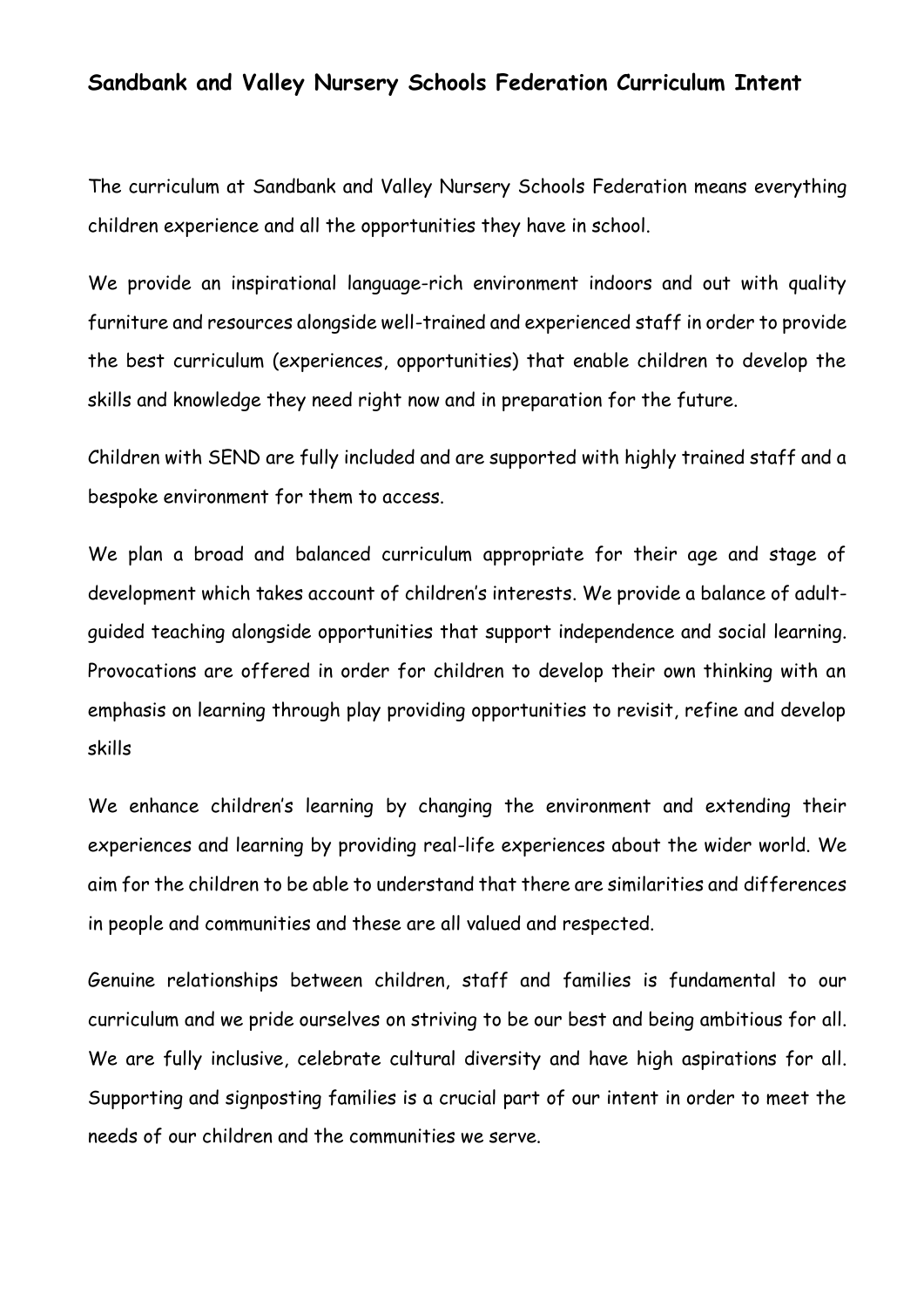From September 2021 the Federation will adopt the New EYFS Development Matters and will recognise and implement the changes which include a communication and language focus, greater adult and child interaction, less onerous observations and more relevant assessment milestones. Recent times have led to child and adult mental health and wellbeing of greater importance alongside the physical health including oral health. We recognise that we have a role to play in supporting children to access professional services in and out of school.

## **Special Educational Needs and Disabilities (SEND)**

At Sandbank and Valley Nursery Schools Federation children with SEND are fully included and their needs are met and supported in a variety of ways – through one to one support and small group activities. The key person for each SEND child will decide how everyday activities and experiences within the curriculum can be adjusted to ensure their child is fully involved at the appropriate level.

We respond to all needs of the child and the families at the earliest opportunity. We engage with external agencies and seek support and guidance wherever needed. For a child with specific special educational need, medical need or disability we can apply for additional support from the Local Authority to ensure these children with 'additional needs' are receiving the 'over and above' individual support they need.

These children are supported by a 1:1 key person who knows them well and through observations and working with them can tailor and differentiate the curriculum to meet the developmental stage, interests and enthusiasms of each child using methods of delivery that are appropriate to their needs. All support is based on their needs, closely focussed on their next steps and small steps of achievement and progress. These are celebrated in their individual learning journey.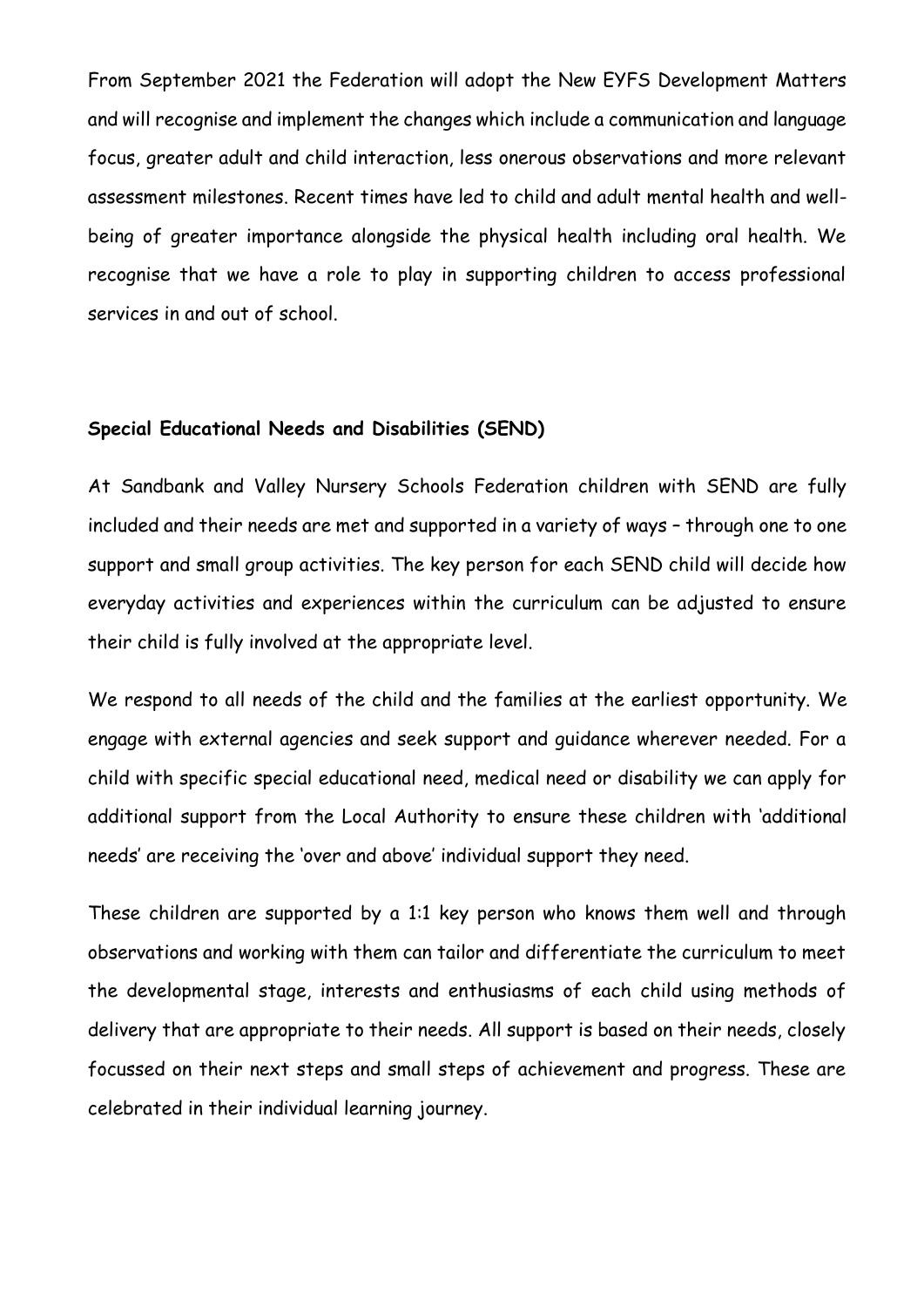## **The Early Years Foundation Stage,**

The 2021 Early Years Foundation stage (EYFS) is a statutory framework for early years that sets the standards for learning, development and care for children birth to five.

This framework does not prescribe a particular teaching approach but acknowledges that play is essential for children's development, building their confidence as they learn to explore, relate to others, set their own goals and solve problems. Children learn by leading their own play, by taking part in play which is guided by adults, when adults respond to each child's emerging needs and they are able to guide their development through warm, positive interactions and enable children to engage in activities and experiences that stimulate their interests. In planning and guiding what children learn, practitioners must reflect on the different rates at which children are developing and adjust their practice appropriately.

The 2021 EYFS gives high importance to the development of speech and language and literacy skills throughout all teaching and learning, especially the acquisition of vocabulary, reflecting the roles these play in improving children's outcomes, especially those from disadvantaged backgrounds.

The document outlines 3 key elements:

- characteristics of effective teaching and learning
- prime areas
- specific areas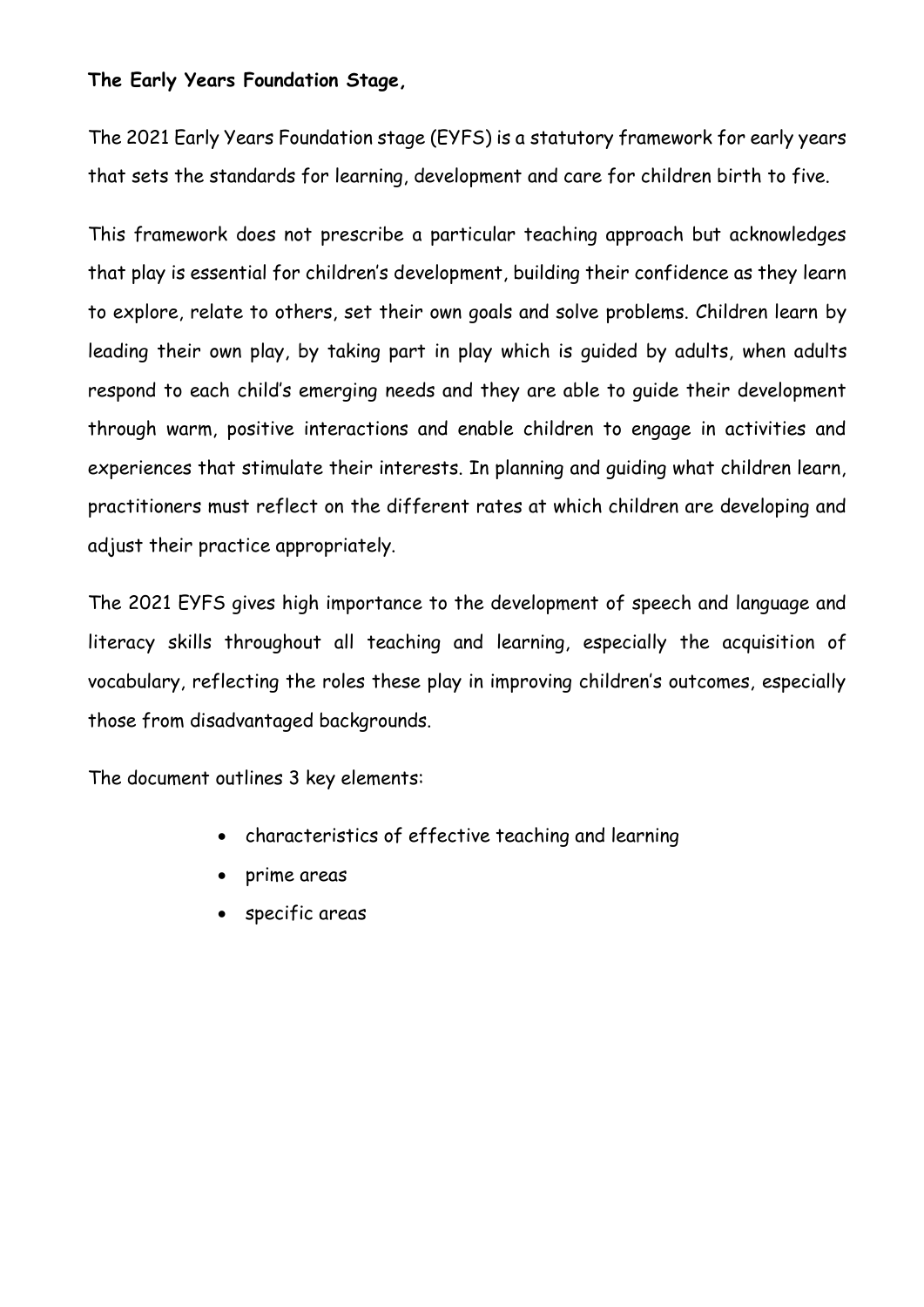# **Characteristics of Effective Teaching and Learning**

Three characteristics of effective teaching and learning are:

- **playing and exploring** children investigate and experience things, and 'have a go'
- **active learning** children concentrate and keep on trying if they encounter difficulties, and enjoy achievements
- **creating and thinking critically** children have and develop their own ideas, make links between ideas, and develop strategies for doing things

# **The Areas of Learning**

There are seven areas of learning and development that shape the learning in the early years setting. All areas of learning and development are important and inter-connected. Three areas are particularly important for building a foundation for igniting children's curiosity and enthusiasm for learning, forming relationships and thriving.

# **Prime areas**

- Communication and Language
- Physical Development
- Personal, Social and Emotional Development

Children are also supported to learn in four specific areas, through which the three prime areas are strengthened and applied.

# **Specific areas**

- Literacy
- Mathematics
- Understanding the World
- Expressive Arts and Design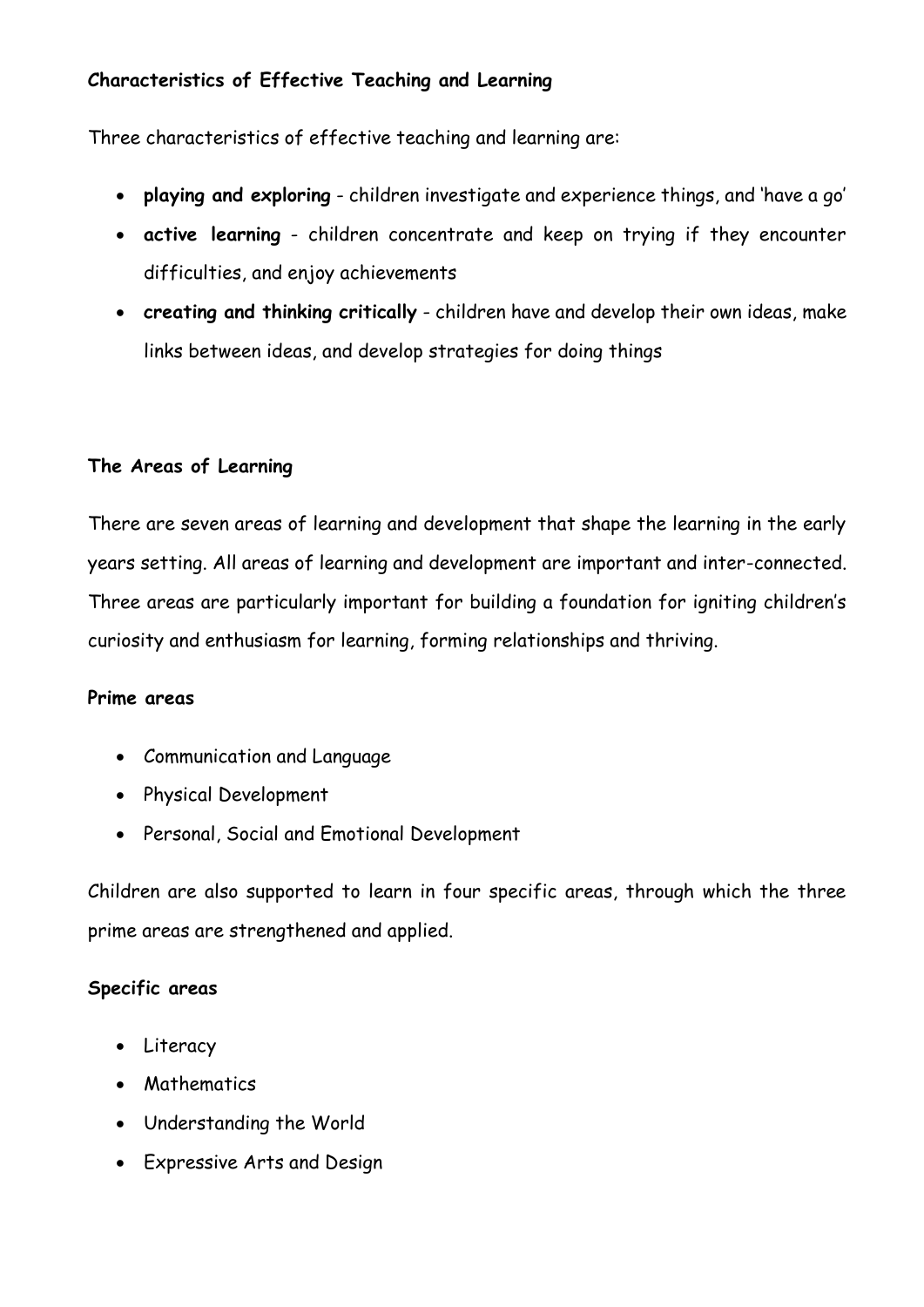#### **Communication and Language**

The development of children's spoken language underpins all seven areas of learning and development. Children's back-and-forth interactions from an early age form the foundations for language and cognitive development. The number and quality of the conversations they have with adults and peers throughout the day in a language-rich environment is crucial. By commenting on what children are interested in or doing, and echoing back what they say with new vocabulary added, practitioners will build children's language effectively. Reading frequently to children, and engaging them actively in stories, non-fiction, rhymes and poems, and then providing them with extensive opportunities to use and embed new words in a range of contexts, will give children the opportunity to thrive. Through conversation, story-telling and role play, where children share their ideas with support and modelling from their teacher, and sensitive questioning that invites them to elaborate, children become comfortable using a rich range of vocabulary and language structures.

### **Personal, Social and Emotional Development**

Children's personal, social and emotional development (PSED) is crucial for children to lead healthy and happy lives, and is fundamental to their cognitive development. Underpinning their personal development are the important attachments that shape their social world. Strong, warm and supportive relationships with adults enable children to learn how to understand their own feelings and those of others. Children should be supported to manage emotions, develop a positive sense of self, set themselves simple goals, have confidence in their own abilities, to persist and wait for what they want and direct attention as necessary. Through adult modelling and guidance, they will learn how to look after their bodies, including healthy eating, and manage personal needs independently. Through supported interaction with other children, they learn how to make good friendships, co-operate and resolve conflicts peaceably. These attributes will provide a secure platform from which children can achieve at school and in later life.

### **Physical Development**

Physical activity is vital in children's all-round development, enabling them to pursue happy, healthy and active lives7. Gross and fine motor experiences develop incrementally throughout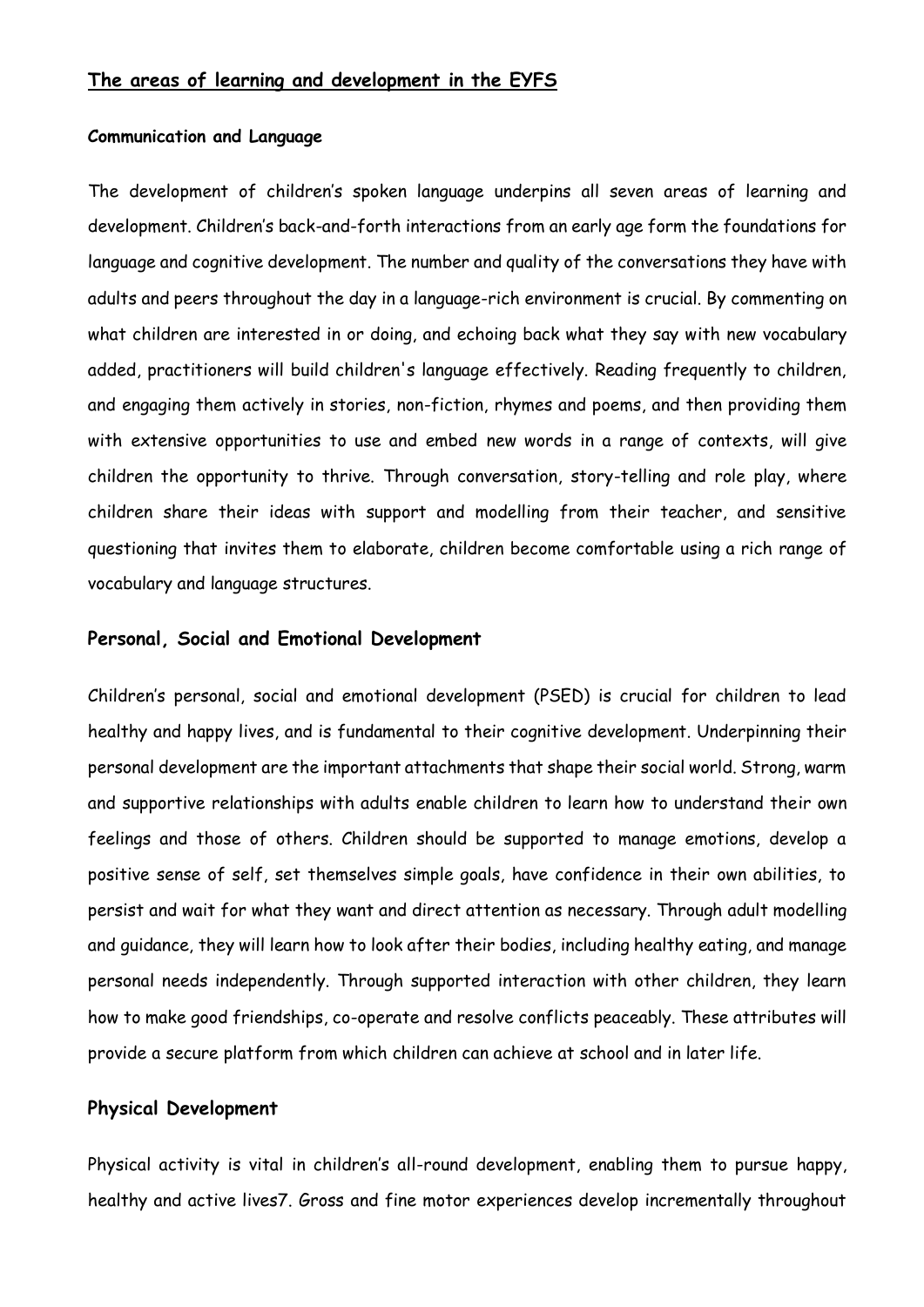early childhood, starting with sensory explorations and the development of a child's strength, co-ordination and positional awareness through tummy time, crawling and play movement with both objects and adults. By creating games and providing opportunities for play both indoors and outdoors, adults can support children to develop their core strength, stability, balance, spatial awareness, co-ordination and agility. Gross motor skills provide the foundation for developing healthy bodies and social and emotional well-being. Fine motor control and precision helps with hand-eye co-ordination, which is later linked to early literacy. Repeated and varied opportunities to explore and play with small world activities, puzzles, arts and crafts and the practice of using small tools, with feedback and support from adults, allow children to develop proficiency, control and confidence.

#### **Literacy**

It is crucial for children to develop a life-long love of reading. Reading consists of two dimensions: language comprehension and word reading. Language comprehension (necessary for both reading and writing) starts from birth. It only develops when adults talk with children about the world around them and the books (stories and non-fiction) they read with them, and enjoy rhymes, poems and songs together. Skilled word reading, taught later, involves both the speedy working out of the pronunciation of unfamiliar printed words (decoding) and the speedy recognition of familiar printed words. Writing involves transcription (spelling and handwriting) and composition (articulating ideas and structuring them in speech, before writing).

### **Mathematics**

Developing a strong grounding in number is essential so that all children develop the necessary building blocks to excel mathematically. Children should be able to acount confidently, develop a deep understanding of the numbers to 10, the relationships between them and the patterns within those numbers. By providing frequent and varied opportunities to build and apply this understanding - such as using manipulatives, including small pebbles and tens frames for organising counting - children will develop a secure base of knowledge and vocabulary from which mastery of mathematics is built. In addition, it is important that the curriculum includes rich opportunities for children to develop their spatial reasoning skills across all areas of mathematics including shape, space and measures. It is important that children develop positive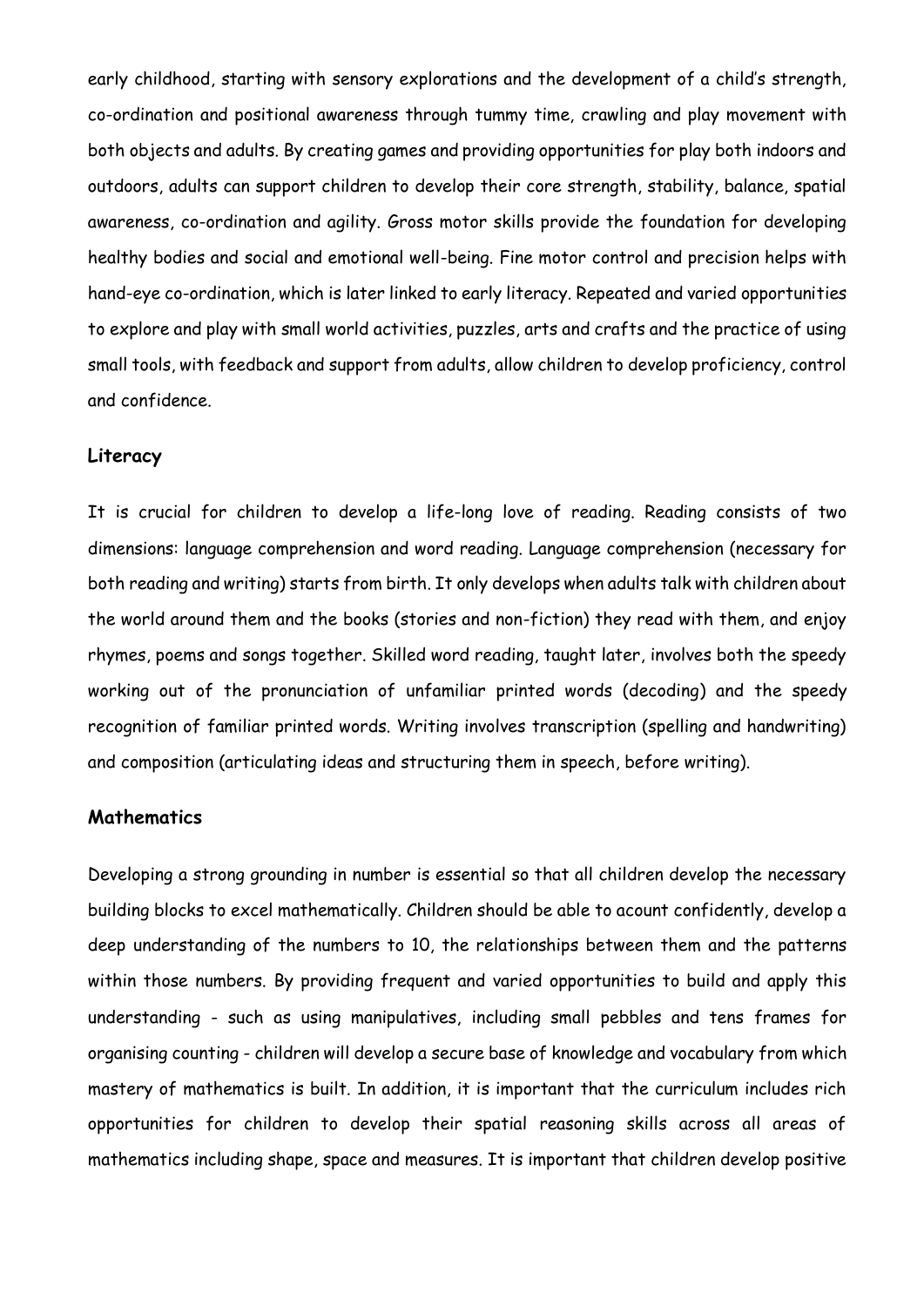attitudes and interests in mathematics, look for patterns and relationships, spot connections, 'have a go', talk to adults and peers about what they notice and not be afraid to make mistakes.

## **Understanding the World**

Understanding the world involves guiding children to make sense of their physical world and their community. The frequency and range of children's personal experiences increases their knowledge and sense of the world around them –from visiting parks, libraries and museums to meeting important members of society such as police officers, nurses and firefighters. In addition, listening to a broad selection of stories, non-fiction, rhymes and poems will foster their understanding of our culturally, socially, technologically and ecologically diverse world. As well as building important knowledge, this extends their familiarity with words that support understanding across domains. Enriching and widening children's vocabulary will support later reading comprehension.

#### **Expressive Arts and Design**

The development of children's artistic and cultural awareness supports their imagination and creativity. It is important that children have regular opportunities to engage with the arts, enabling them to explore and play with a wide range of media and materials. The quality and variety of what children see, hear and participate in is crucial for developing their understanding, self-expression, vocabulary and ability to communicate through the arts. The frequency, repetition and depth of their experiences are fundamental to their progress in interpreting and appreciating what they hear, respond to and observe.